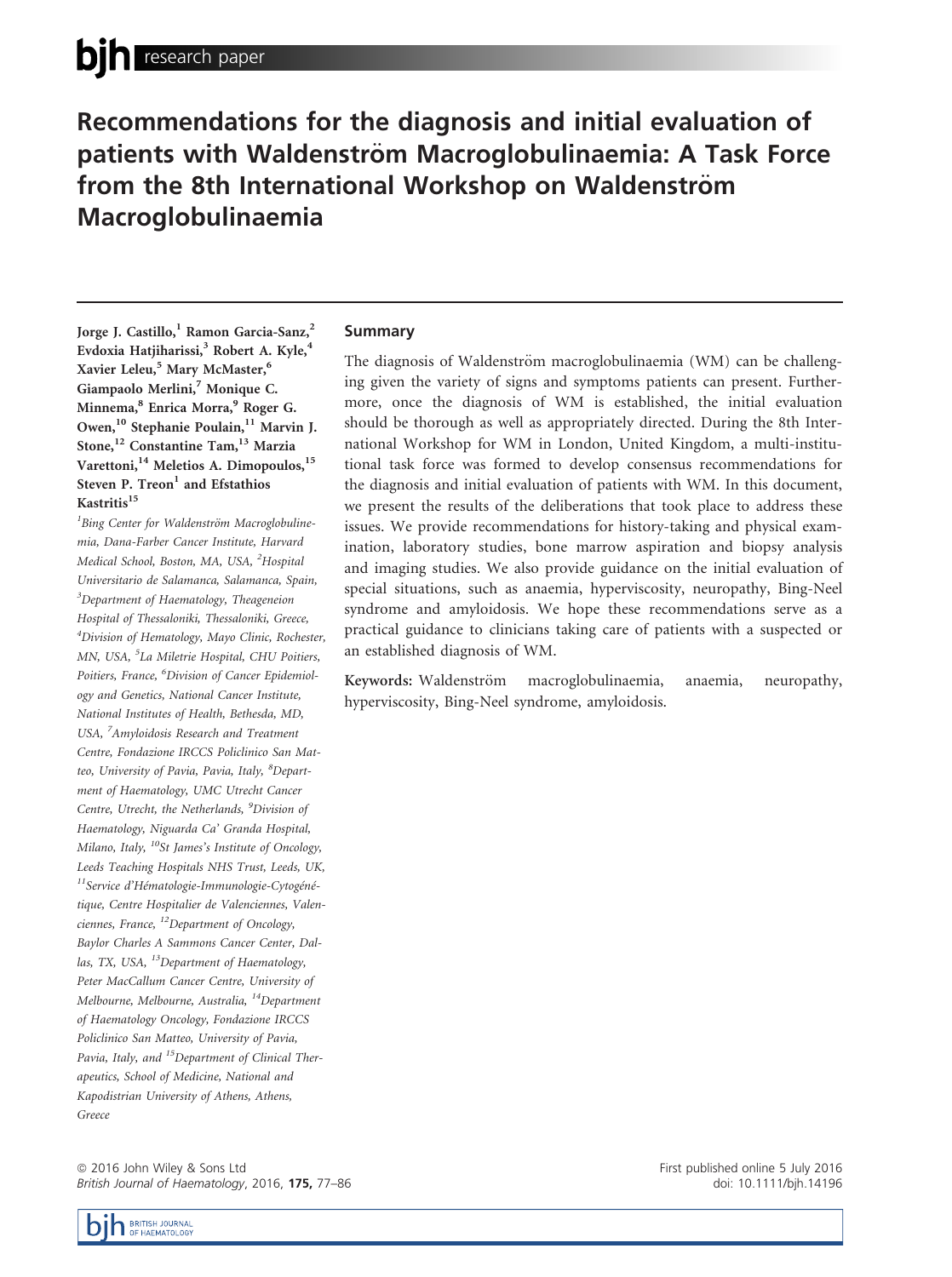Received 17 March 2016; accepted for publication 4 May 2016 Correspondence: Jorge J. Castillo, MD, Bing Center for Waldenström Macroglobulinemia, Dana-Farber Cancer Institute, Harvard Medical School 450 Brookline Ave, M221, Boston, MA 02215, USA.

E-mail: jorgej\_castillo@dfci.harvard.edu

Waldenström Macroglobulinaemia (WM) is a lymphoplasmacytic lymphoma characterized by the accumulation of malignant immunoglobulin M (IgM)-producing B-lymphocytes, and lymphoplasmacytic and plasma cells (Swerdlow et al, 2008). WM is rare and accounts for up to 2% of all the cases of non-Hodgkin lymphoma in the United States and Europe. Despite an incurable disease course, there have been improvements in survival in patients with WM, with the median survival increasing from 5 to 8 years over the last decade (Castillo et al, 2014, 2015). Some WM patients can experience prolonged survival measuring some decades. It is important to mention, however, that clinical factors, such as age and haemoglobin levels among others, can help identifying those patients with WM who will have better and worse prognosis (Morel et al, 2009).

The clinical presentation can be highly variable in patients with WM (Treon, 2015). The signs and symptoms of the disease are due to the infiltration of the bone marrow and/or other lymphoid organs by the lymphoplasmacytic cells but also due to the specific immunological and physicochemical properties of the monoclonal IgM. The clinical presentation is variable, and may include symptomatic cytopenias, peripheral neuropathy, hyperviscosity, extramedullary disease, cryoglobulinaemia and cold agglutinaemia among other clinical findings. In addition, a substantial portion of patients is asymptomatic at the time of diagnosis.

Given the heterogeneous clinical presentation, it is paramount to evaluate WM patients appropriately at diagnosis in order to guide management decisions. During the 8th International Workshop for WM (IWWM-8) in London, UK [\(www.wmworkshop.org\)](http://www.wmworkshop.org), a Task Force was formed with the purpose of providing guidance for the initial evaluation of patients with suspected or established diagnosis of WM. This evaluation aims to define disease characteristics accurately and to recognize disease-related complications.

## Methods

Participants of the IWWM-8 were selected as members of the Committee based on their interest and prominence in the field of WM as well as active participation in the discussions. The initial live open discussion took place during the

actual IWWM-8 in London and the following questions were raised:

- 1 Should determination of MYD88 mutation status be included in the diagnostic workup of patients suspected to have the diagnosis WM?
- 2 Should determination of CXCR4 mutation status be included in the diagnostic workup of patients suspected to have WM?
- 3 What laboratory tests should be included in the workup of patients suspected to have a diagnosis of WM?
- 4 What workup should be included for WM patients with anaemia? Should iron deficiency workup be undertaken in anaemic patients with WM?
- 5 What workup should be included for WM patients with suspected hyperviscosity?
- 6 What workup should be included for WM patients with suspected neuropathy?
- 7 What workup should be included for WM patients with suspected Bing Neel syndrome?
- 8 What workup should be included for WM patients with suspected symptomatic amyloidosis?

After the initial live meeting, two separate teleconferences were undertaken to further discuss and refine answers to the above questions until consensus was reached. As part of the discussion process and recommendations formulation, a literature search using Pubmed and abstract presentations was performed. All the authors have reviewed the material presented here and approved the final manuscript.

## Essential evaluation

A summary of the Task's recommendation for essential tests to be performed in patients with WM is shown in Table I.

History and physical. History-taking and physical examination are essential components of the initial evaluation of patients with WM. Appropriate and careful history-taking should provide valuable information regarding the presence of constitutional symptoms, such as fevers, night sweats or unintentional weight loss. Additional symptoms commonly reported by patients with WM include fatigue, malaise and shortness of breath, usually associated with anaemia, and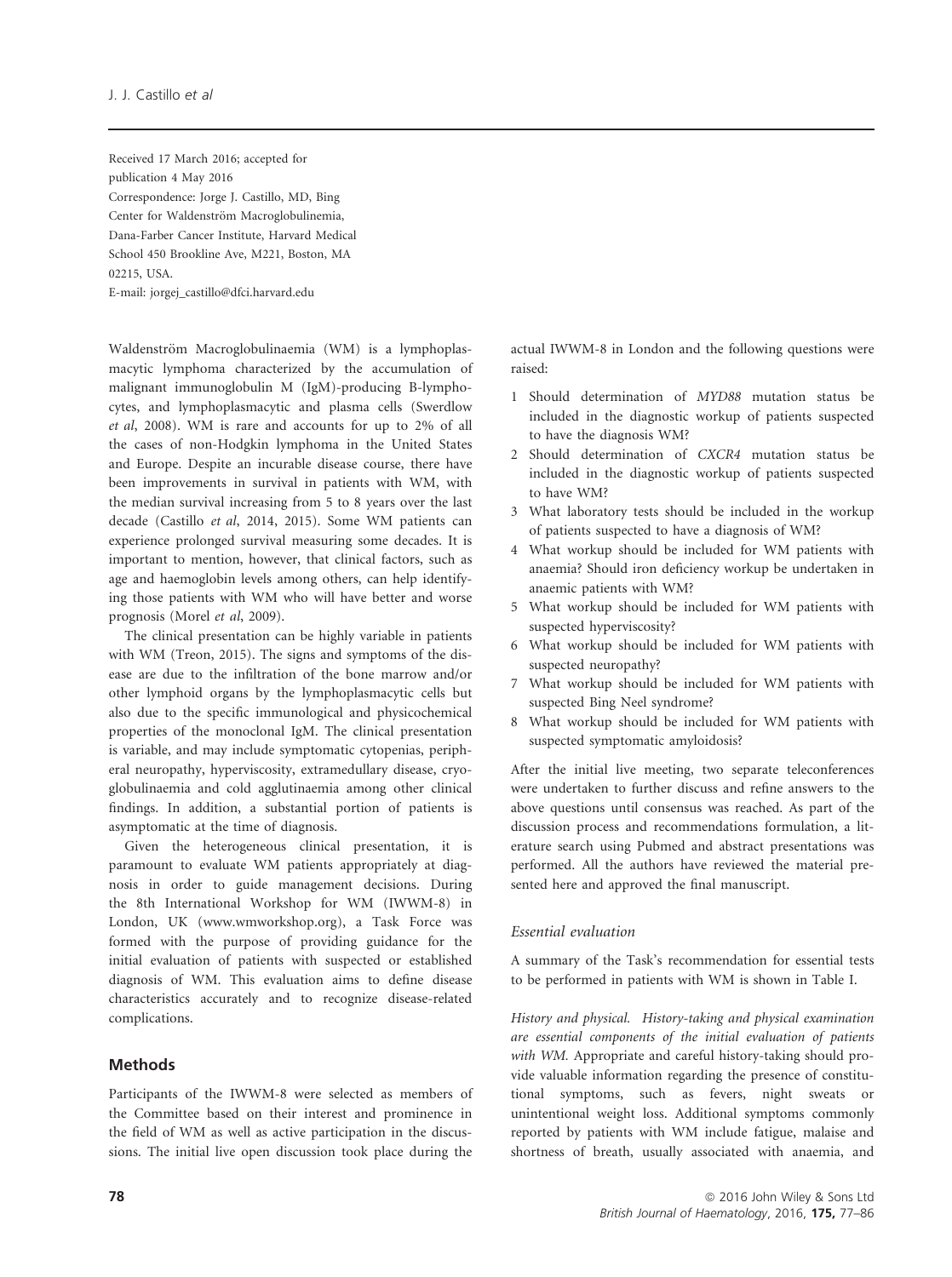Table I. Essential evaluation of patients with Waldenström Macroglobulinaemia (WM)

#### Evaluation

| History and physical examination                               |
|----------------------------------------------------------------|
|                                                                |
| Include familial history for WM and other B-cell               |
| lymphoproliferative disorders                                  |
| Include funduscopic examination                                |
| Review of systems (See Table II)                               |
| Laboratory studies                                             |
| Complete blood count                                           |
| Complete metabolic panel                                       |
| Serum immunoglobulin levels (IgA, IgG, IgM)                    |
| Serum and urine electrophoresis with immunofixation            |
| Serum beta-2-microglobulin level                               |
| If clinically indicated                                        |
| Cryoglobulins                                                  |
| Cold agglutinin titre                                          |
| Serum viscosity                                                |
| Screening for von Willebrand disease                           |
| 24-h urine protein quantification                              |
| Bone marrow aspiration and biopsy                              |
| Immunohistochemistry                                           |
| Flow cytometry                                                 |
| Testing for <i>MYD88</i> L265P gene mutation                   |
| Computerized tomography scans of the chest, abdomen and pelvis |
| with intravenous contrast                                      |
| In patients being considered for therapy                       |

increased bleeding or bruising that can be associated with thrombocytopenia or acquired von Willebrand disease (VWD) (Kyle et al, 2003). Symptoms associated with hyperviscosity can include spontaneous epistaxis, new-onset headaches and blurred vision that does not correct with glasses, vertigo and tinnitus (Stone, 2009). Funduscopic examination should be performed during the initial physical examination to evaluate for the presence of hyperviscosity. WM-related neuropathy is usually characterized by bilateral and symmetrical reduction of sensory function of the feet and hands and, if advanced, may contribute to gait disorder, difficulties in handling small objects or writing (Baehring et al, 2008). A history of rash or cold sensitivity may be indicative of cryglobulinaemia, while complaints of urticarial rash may also raise the suspicion of Schnitzler syndrome. A family history of WM or other lymphoproliferative disorders should also be sought as it may have negative prognostic implications (Treon et al, 2012a; Steingrimsson et al, 2015). Recommended actions based on findings in the review of systems are shown in Table II.

The physical examination may reveal lymphadenopathy as well as hepatosplenomegaly, which can produce upper quadrant abdominal discomfort and/or early satiety. Rarely, Raynaud phenomenon or ulcers of the legs or tip of the nose and ears can be manifestations of cryoglobulinaemia (Stone, 2009). Also rarely, darkening of the urine after exposure to cold may be a manifestation of cold agglutinaemia (Berentsen, 2009). Skin should be surveyed looking for rash, purpura or bruising. A neurological examination should be performed to evaluate for sensory and/or motor neuropathy. Funduscopic examination may reveal signs of hyperviscosity syndrome manifested by 'sausaging' of engorged retinal veins. However, this task force would like to emphasize that no sign or symptom is pathognomonic of WM. Nonetheless, the presence of particular signs or symptoms can be helpful on directing additional workup.

Laboratory studies. Essential initial laboratory studies include complete blood count (CBC), complete metabolic panel (CMP), quantitative immunoglobulins, serum and urine protein electrophoresis (SPEP and UPEP) with immunofixation and beta-2-microglobulin. The CBC may identify anaemia, leucopenia/ neutropenia and/or thrombocytopenia. Thrombocytopenia can be secondary to bone marrow involvement, autoimmune destruction and/or hypersplenism. Peripheral blood evaluation shows rouleaux formation, and in some cases lymphoplasmacytoid cells can be observed. Lymphocytosis, however, is an infrequent event in WM patients. Macrocytosis may be due to rouleaux or associated with haemolysis due to cold agglutinin disease or autoimmune haemolytic anaemia. In some cases, a high IgM level can be associated with artificially low haemoglobin levels due to volume expansion (Treon, 2009); transfusions of red blood cells should be avoided in these cases as it can dangerously increase serum viscosity. CMP can indicate abnormal kidney function, which can be associated with deposition of lymphoplasmacytic lymphoma (LPL) cells, IgM, light chains, cryoglobulins or amyloid (Vos et al, 2015), as well as hepatic dysfunction.

The measurement of serum IgM levels is a helpful indirect marker of LPL infiltration of the bone marrow, and can be used to follow progression or response to therapy (Treon, 2015). However, serum IgM does not correlate perfectly with the tumour burden.Subnormal levels of uninvolved serum immunoglobulin (IgA and/or IgG) levels can be seen at time of diagnosis in about 70% of WM patients (Hunter et al, 2010). SPEP with immunofixation will identify an IgM monoclononal (M) protein. It is essential that immunofixation be obtained in all cases, as small quantities of IgM may be overlooked if only quantitative measurements are performed. In a few patients, two M-spikes can be identified, which may represent monomeric and pentameric forms of IgM and not necessarily true biclonality. In other cases, the IgM M-spike might migrate into the beta region rather than the gamma region and could be difficult to quantitate. Finally, in a minority of cases, true bi- or triclonality can be observed as well as class switching with corresponding IgG or IgA Mspikes. Serum viscosity can be useful in specific situations, especially in cases with high IgM or if hyperviscosity is suspected clinically (Stone & Bogen, 2012). The role of serum free light chain measurement in patients with WM is under investigation (Leleu et al, 2011), and is recommended only in special situations (i.e. suspicion of light chain amyloidosis or renal failure).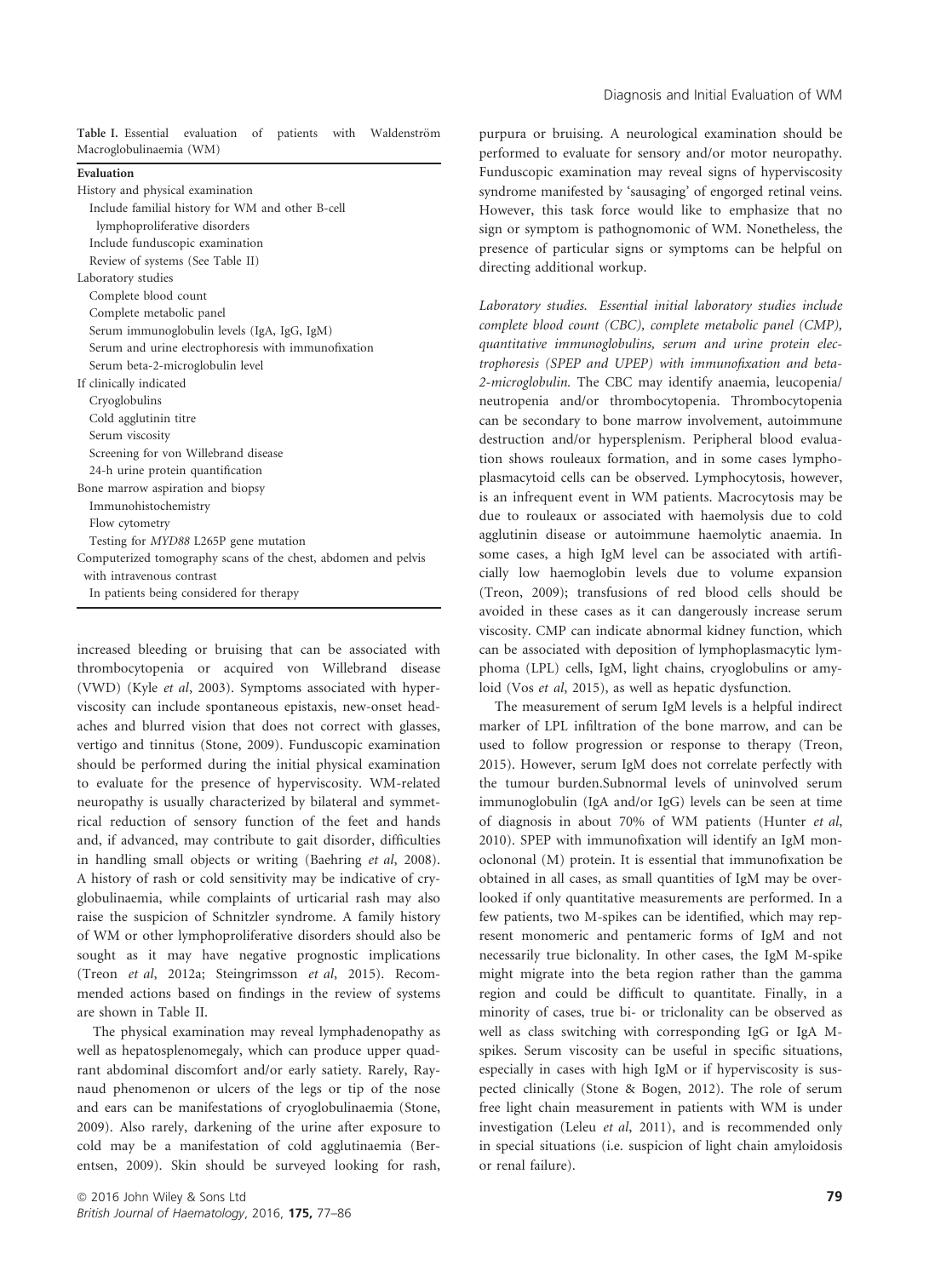## J. J. Castillo et al

|  |  |  |  |  |  | Table II. Review of systems in patients with Waldenström macroglobulinaemia |
|--|--|--|--|--|--|-----------------------------------------------------------------------------|
|--|--|--|--|--|--|-----------------------------------------------------------------------------|

| Symptom/complaint                                                           | Implications                                                                | Action                                                                                                                                                                                                                                                                                                                      |
|-----------------------------------------------------------------------------|-----------------------------------------------------------------------------|-----------------------------------------------------------------------------------------------------------------------------------------------------------------------------------------------------------------------------------------------------------------------------------------------------------------------------|
| Fatigue, lack of energy                                                     | Anaemia                                                                     | Evaluate for anaemia, including iron, folate or cobalamin<br>deficiency, haemolytic anaemia (warm and cold<br>antibodies), etc. Patients with iron deficiency may<br>benefit from parenteral iron.                                                                                                                          |
| Constitutional symptoms                                                     | Disease progression                                                         | Obtain serum IgM levels and SPEP. Evaluate other causes<br>of fever, night sweats and unintentional weight loss.                                                                                                                                                                                                            |
| Recurrent sinus and bronchial infections                                    | Hypogammaglobulinaemia                                                      | Antibiotic support. If patient refractory to antibiotics,<br>required hospitalization, or infections were life<br>threatening, consider IVIG replacement.                                                                                                                                                                   |
| Headaches, blurry vision or visual loss,<br>confusion, epistaxis            | Hyperviscosity                                                              | Funduscopic examination, obtain serum IgM and serum<br>viscosity levels. Consider emergent plasmapheresis for<br>symptomatic hyperviscosity.                                                                                                                                                                                |
| Easy bruising, bleeding diathesis                                           | Thrombocytopenia; acquired VWD;<br>acquired coagulation factor deficiency   | Complete blood count, evaluate for immune<br>thrombocytopenia or hypersplenism if indicated;<br>consider evaluation for VWD; consider amyloidosis.<br>Evaluate other bleeding diathesis with INR, PTT and<br>coagulation factor levels, as clinically indicated.                                                            |
| Progressive symmetrical numbness,<br>tingling, burning, pain feet and hands | IgM-related neuropathy; amyloidosis                                         | Obtain EMG studies and neurology consultation. Obtain<br>anti-MAG, and if negative anti-GM1 and anti-sulfatide<br>IgM antibody studies. Consider fat pad biopsy and<br>Congo red stain for amyloidosis. Evaluate other causes<br>of neuropathy: diabetes, thyroid dysfunction, HIV<br>infection, cobalamin deficiency, etc. |
| Raynaud-like symptoms, acrocyanosis,<br>ulcerations on extremities          | Cryoglobulinaemia; cold agglutinaemia                                       | Obtain cryoglobulins and cold agglutinins. In patients<br>suspected of having cryoglobulins, IgM should be<br>obtained in a warm bath to avoid cryoprecipitation.<br>Consider emergent plasmapheresis                                                                                                                       |
| Diarrhoea, gastrointestinal cramping                                        | Malabsorption                                                               | Endoscopy to evaluate small bowel, biopsy to evaluate for<br>amyloidosis, IgM deposition, tumour involvement.<br>Evaluate other causes of diarrhoea.                                                                                                                                                                        |
| Foamy urine, bipedal oedema                                                 | Kidney dysfunction                                                          | Obtain serum free light chains, 24-h urine protein, and<br>consider kidney biopsy. Evaluate other causes of kidney<br>dysfunction.                                                                                                                                                                                          |
| Urticaria, papules, dermatitis                                              | Schnitzler syndrome, IgM or tumour<br>cell infiltration, amyloid deposition | Skin biopsy, histological examination for tumour cell<br>infiltration, stain for IgM, Congo-red staining for<br>amyloid. Evaluate other causes of rash.                                                                                                                                                                     |

Anti-MAG, anti-myelin-associated globulin; EMG, electromyography; HIV, human immunodeficiency virus; INR, International normalized ratio; IVIG, intravenous immunoglobulin; PTT, partial thromboplastin time; SPEP, serum electrophoresis; VWD, von Willebrand disease.

A 24-h urine analysis with measurement of total protein and electrophoresis should be considered in the initial evaluation. Urine electrophoresis and immunofixation may reveal Bence Jones proteinuria (free monoclonal light chains), although this is observed less frequently than in multiple myeloma. Cases of cast nephropathy due to light chain proteinuria as well as monoclonal immunoglobulin, cryoglobulin and amyloid deposition have been described (Gnemmi et al, 2012; Vos et al, 2015). Significant albuminuria may indicate AL amyloidosis (and rarely AA amyloidosis) and serum free light chains should be measured and followed.

Serum beta-2-microglobulin level should be obtained, as it is a prognostic marker for survival and a component of the International Prognostic Scoring System for WM (IPSSWM) (Morel et al, 2009). The IPSSWM also includes age, haemoglobin, platelet count and M-spike size, and is used to classify patients with symptomatic disease requiring therapy into low, intermediate and high-risk groups. If clinically indicated, VWD screening (i.e. von Willebrand factor [VWF] antigen, ristocetin cofactor and factor VIII level) should be obtained, as acquired VWD has been identified in some cases of WM. High VWF levels have been associated with worse prognosis in patients with WM (Hivert et al, 2012).

Serum viscosity might be useful in assessing patients with hyperviscosity symptoms (Menke & Treon, 2007; Stone & Bogen, 2012). However, serum viscosity levels may be slow to be reported, not reproducible or lack correlation to serum IgM levels. Serum IgM levels are more expedient and reliable for assessing patients with suspected hyperviscosity syndrome. Funduscopic examination should be done in all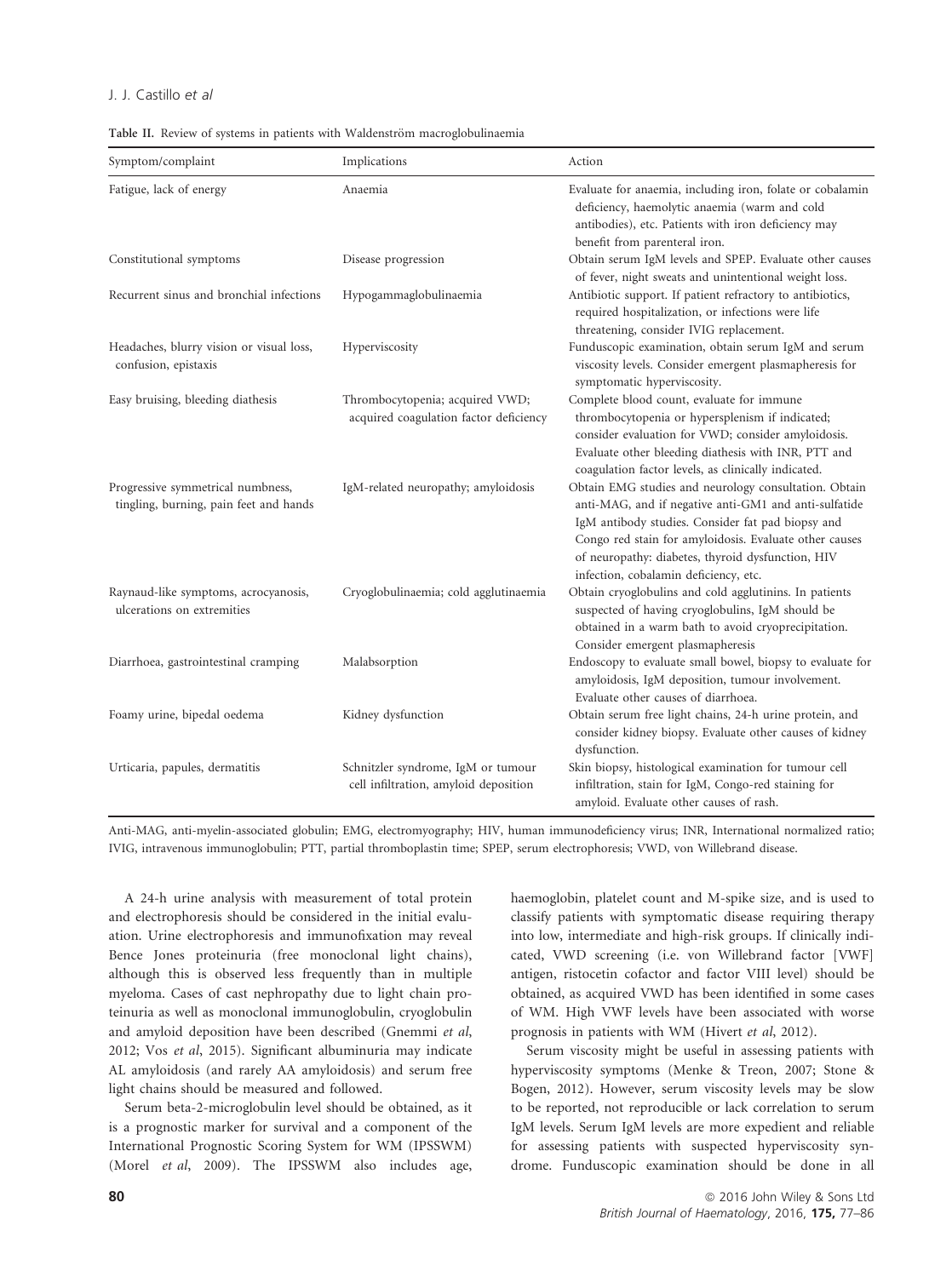patients with serum IgM >30 g/l and in those patients with suspected hyperviscosity syndrome.

Bone marrow aspiration and biopsy. Bone marrow aspiration and biopsy is essential for the diagnosis of WM, and should be evaluated by immunohistochemistry and flow cytometry as well as for the presence of the MYD88 L265P gene mutation. The presence of elevated IgM levels or an IgM M-spike is not sufficient for the diagnosis of WM (Owen et al, 2003). IgM monoclonal gammopathy of undetermined significance (MGUS), IgM myeloma, AL amyloidosis and other B-cell malignancies with plasmacytic differentiation, such as marginal zone lymphoma (MZL), chronic lymphocytic leukaemia (CLL), follicular lymphoma (FL) or mantle cell lymphoma (MCL), are all included in the differential diagnosis of WM. Bone marrow aspiration and biopsy must be performed in all cases of IgM monoclonal gammopathy to make the diagnosis of WM and exclude other IgM-related diseases. Conversely, a diagnosis of LPL in the absence of a monoclonal IgM paraprotein does not fulfill the criteria for WM. The typical appearance of WM in a bone marrow biopsy includes the presence of an excess of kappa or lambda light chainrestricted B-lymphocytes, lymphoplasmacytoid forms and plasma cells (Swerdlow et al, 2008). The pattern of infiltration on trephine biopsy sections is typically interstitial, nodular or diffuse while a purely paratrabecular pattern is unusual. The presence of mast cells in the marrow microenvironment favours a diagnosis of WM. In addition to its use in the initial evaluation, tissue biopsy is recommended in all WM with suspected histological transformation.

Immunophenotypic evaluation must be performed on bone marrow samples. Based on immunohistochemistry and flow cytometry, which are considered complementary, lymphocytes and lymphoplasmacytic cells express IgM, kappa or lambda, CD19, CD20 and weak CD22 as well as homogeneous CD25 (Konoplev et al, 2005; Paiva et al, 2014). In approximately 10–20% of the cases, WM cells can express CD5 (typically seen in CLL and MCL), CD23 (typically seen in CLL) or CD10 (typically seen in FL). Immunophenotyping should also demonstrate the presence of a monoclonal plasma cell component that expresses CD38 or CD138, lacks typical myelomatous antigenic aberrancies, and shows the same restricted light chain expression (kappa or lambda) as the lymphoplasmacytic component. WM plasma cells lack the phenotypic characteristics of myeloma plasma cells (e.g. WM plasma cells express CD19), which is helpful in the differential diagnosis (Morice et al, 2009). Cytogenetic analysis is not required for the routine diagnostic assessment of WM patients as it is difficult to obtain tumour metaphases in vitro (Schop & Fonseca, 2003). There are no disease-defining cytogenetic abnormalities. Deletion 6q and trisomy 4 are frequent cytogenetic abnormalities described in WM (Schop & Fonseca, 2003; Ocio et al, 2007; Braggio & Fonseca, 2013; Nguyen-Khac et al, 2013). Conventional cytogenetic or fluorescence in situ hybridization studies may be useful, however, in the differential diagnosis. For example, IgM myeloma is characterized by a high incidence of t(11;14) (Avet-Loiseau et al, 2003; Feyler et al, 2008).

The bone marrow aspirate should be evaluated for the MYD88 L265P gene mutation, which is present in over 90% of patients with WM (Treon et al, 2012b), and can help in cases in which a diagnosis of WM is suspected but uncertain. The presence of the MYD88 L265P mutation, however, is not diagnostic of WM, as approximately 50– 80% of patients with IgM MGUS also carry the mutation (Jimenez et al, 2013; Poulain et al, 2013). Importantly, a minority (5–10%) of patients who fulfill the immunophenotypic and clinical criteria of WM may not have the MYD88 L265P gene mutation (wild-type MYD88). In these patients, the diagnosis of WM should not be excluded based only on the absence of the MYD88 L265P mutation. Rare MYD88 non-L265P mutations have been reported by using MYD88 gene Sanger sequencing (Treon et al, 2015a). The absence of MYD88 mutation may be associated with an inferior survival outcome (Treon et al, 2014). No standardized method for the detection of the mutation yet exists. For example, allele-specific and reverse transcription polymerase chain reaction (PCR), among other methodologies, are used by different laboratories with various primers and detection limits. The use of CD19+ selected cells from peripheral blood has also been investigated but not standardized, and some false negative cases can be expected (Xu et al, 2014). Physicians should use the method with which their laboratory is most experienced, and the method and detection limits should be reported.

More recently, somatic mutations in the CXCR4 gene, similar to the mutations seen in the Warts, Hypogammaglobulinaemia, Infections and Myelokathexis (WHIM) syndrome, have been described in approximately 30–40% of patients with WM (Hunter et al, 2014; Roccaro et al, 2014; Poulain et al, 2016; Schmidt et al, 2015). In contrast to the MYD88 L265P recurrent point mutation, there are multiple CXCR4-WHIM mutations, making the development of a PCR-based assay difficult. There is evidence that CXCR4- WHIM mutations can be determinant of disease presentation, i.e. association of higher serum IgM and bone marrow involvement as well as symptomatic hyperviscosity in patients with CXCR4-WHIM nonsense mutations, and response, i.e. resistance to ibrutinib (Treon et al, 2014, 2015b). The task force does not mandate routine testing for CXCR4-WHIM mutations at this time, but it may be helpful in the context of predicting outcome for patients on ibrutinib therapy. However, routine testing for CXCR4-WHIM mutations is recommended in the context of clinical trials in order to assess the impact of CXCR4-WHIM mutation status on treatment outcomes.

Computerized tomography. Computerized tomography (CT) of the chest, abdomen and pelvis with the intravenous administration of contrast is essential for the initial staging of patients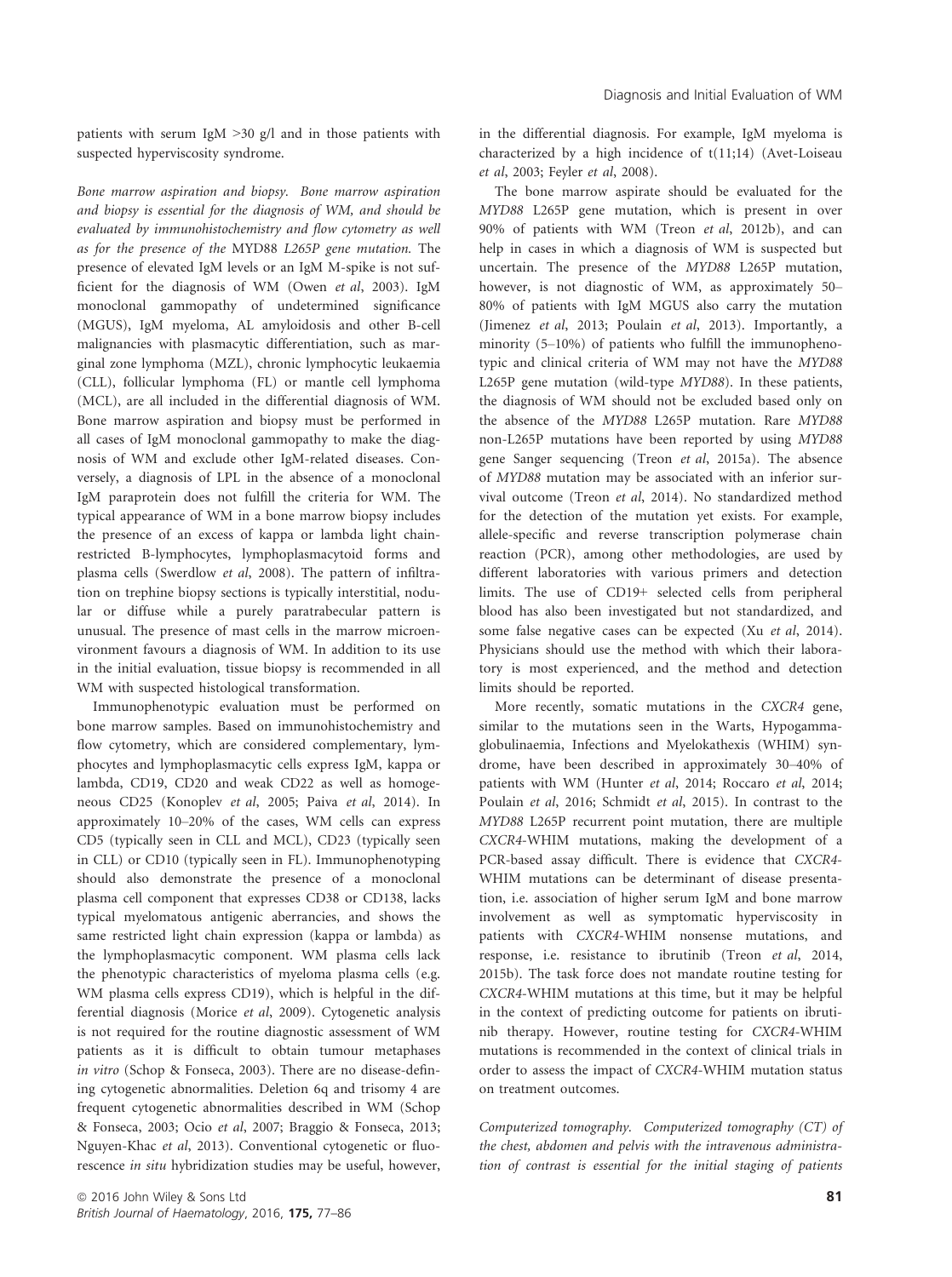#### J. J. Castillo et al

with WM who are being considered for treatment initiation. WM is typically a disease of the bone marrow. Approximately, 10–15% of patients, however, may have extramedullary disease, such as lymphadenopathy, hepatosplenomegaly or pleural effusions, on physical examination at time of diagnosis. The presence of adenopathy may be present in up to 60% of patients at time of relapse (Treon, 2009). The presence of splenomegaly based on measurements using CT should be interpreted cautiously in patients with modest increases in splenic size. Baseline evaluation and re-assessment may be useful if an IgM flare needs to be differentiated from disease progression (Ghobrial et al, 2004; Treon et al, 2004). The panel recommends an initial assessment of the presence of extramedullary disease by imaging. If lymphadenopathy or organomegaly are found, then imaging during or after completion of therapy is advised. The role of positron emission tomography (PET)/CT imaging has not been established in WM and only a single published study exists (Banwait et al, 2015). Thus, the task force does not currently support the routine use of PET/CT for diagnosis or follow-up of the disease. However, PET/CT scanning can be useful in cases of aggressive transformation of WM, given that the most common histology is diffuse large B-cell lymphoma (DLBCL) (Leleu et al, 2009; Owen et al, 2011). If aggressive transformation is suspected, biopsy for pathological evaluation is essential to exclude other pathologies, such as solid malignancies, reactive processes or clonally unrelated lymphomas (Owen et al, 2011). Staging and therapy should follow current DLBCL management guidelines.

#### Special situations

Anaemia. Anaemia occurring in patients with WM can be multifactorial and needs to be evaluated appropriately, with specific attention to absolute and functional iron deficiency states. Anaemia is the most common reason patients with WM seek medical attention and the most common reason to initiate treatment. In patients with WM, anaemia can occur due to the replacement of the bone marrow by malignant cells, iron deficiency and haemolysis. In some cases, high IgM levels can induce plasma volume expansion, generating a 'dilutional' anaemia. In some cases of anaemia, the picture is consistent with an absolute iron deficient state (low iron saturation and low serum ferritin levels). In other cases, the picture is consistent with functional iron deficiency (low iron saturation and normal or high serum ferritin levels). When absolute iron deficiency is identified in patients with WM for whom anaemia is the only criterion for initiation of therapy, gastrointestinal or other bleeding sites should be excluded. As many patients with WM are elderly, a second malignancy (e.g. colon cancer) could co-exist. There are data describing excess secretion of hepcidin by WM cells (Ciccarelli et al, 2011). Hepcidin is a regulator of the serum iron content, and its excess results in decreased iron absorption, increased iron storage and inability to reutilize the stored iron. Given that hepcidin blocks the absorption of iron, intravenous supplementation of iron may be useful (Treon et al, 2013).

Rarely, anaemia may be due to an autoimmune haemolytic process. The Coombs test is positive in about 10% of WM patients overall, but <5% of patients develop significant haemolysis (Poulain et al, 2006). In such cases, performing a haemolytic workup including reticulocyte counts, lactate dehydrogenase, haptoglobin and direct Coombs test are useful to evaluate for warm or cold autoimmune haemolytic anaemia. Cold agglutinins should also be measured, if clinically indicated by the presence of haemoglobinuria after cold exposure. Other causes of anaemia, such as cobalamin and folate deficiency, chronic renal, hepatic or thyroid dysfunction, non-autoimmune haemolytic anaemia or other primary bone marrow processes should be pursued, if clinically suspected, especially in elderly patients. Recommendations on the evaluation of anaemia in WM patients are shown in Table III.

Hyperviscosity. Symptomatic hyperviscosity can herald catastrophic events such as central nervous system (CNS) or retinal bleeding resulting in loss of vision, and should be promptly managed with plasmapheresis and WM-directed therapy. Symptomatic hyperviscosity may be present in 5–10% of newly diagnosed WM patients, and is characterized by an increased serum viscosity due to high serum IgM levels. The clinical presentation of hyperviscosity is variable but symptoms may include spontaneous epistaxis, new-onset headaches, blurred vision that does not correct with glasses, hearing loss, tinnitus and vertigo (Stone & Bogen, 2012). Measurement of serum viscosity should be obtained by the Oswalt method, and carefully evaluated along with clinical symptoms and signs. However, serum viscosity levels may be slow to be reported, and often are not reproducible or lack

Table III. Initial evaluation of anaemia in patients with Waldenström Macroglobulinaemia

| Evaluation                           |  |
|--------------------------------------|--|
| Laboratory studies                   |  |
| Iron, TIBC, ferritin*                |  |
| Creatinine and estimated GFR         |  |
| Liver function tests                 |  |
| Thyroid stimulating hormone          |  |
| Cobalamin (vitamin B12)              |  |
| Folate                               |  |
| Reticulocyte count, LDH, haptoglobin |  |
| In special situations                |  |
| Cold agglutinin titre                |  |
| Direct Coombs test                   |  |
| Haemoglobin electrophoresis          |  |
| Erythropoietin                       |  |

GFR, glomerular filtration rate; LDH, lactate dehydrogenase; TIBC, total iron binding capacity.

<sup>\*</sup>In iron deficiency, esophagogastroduodenoscopy and/or colonoscopy should be considered.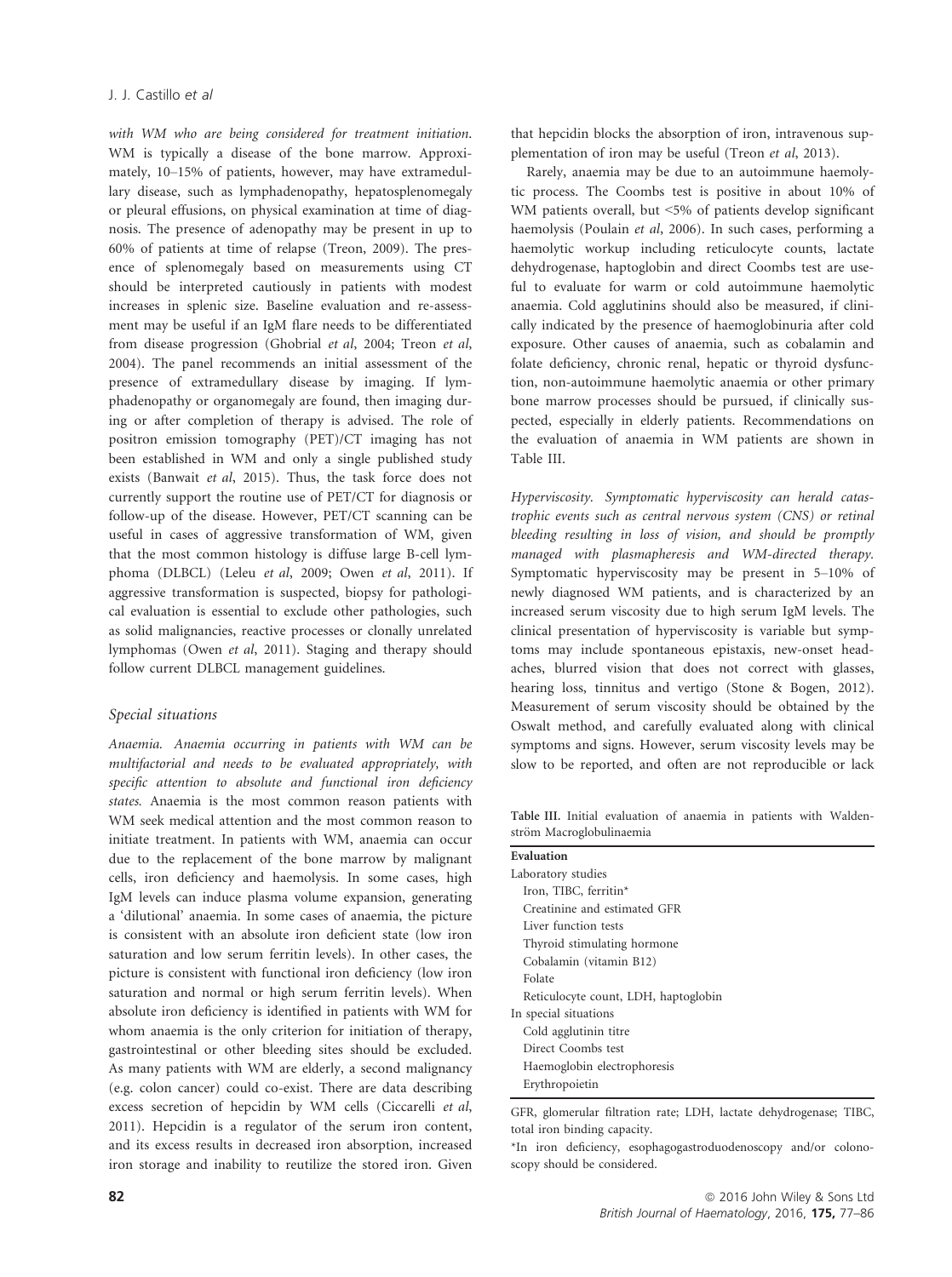correlation to serum IgM levels. Serum IgM levels are more expedient and reliable for assessing patients with suspected hyperviscosity syndrome. The presence of cryoglobulins (discussed below) may further aggravate serum viscosity levels, and should be examined in any patient suspected of hyperviscosity. Although routine funduscopic examination is highly encouraged in any patient with WM at first evaluation, this panel recommends that patients with WM and serum IgM levels higher than 30 g/l should also undergo a formal funduscopic evaluation by an experienced ophthalmologist to identify vessel tortuosity, 'sausaging' or retinal haemorrhages. These findings would strongly suggest the need for immediate therapy. Retinal evaluation should be performed every 6–12 months as clinically indicated.

In some cases, the presence of cryoglobulins might render falsely low serum IgM levels (Stone, 2009). Maintaining the blood sample in a 37°C warm bath provides a more reliable serum IgM level measurement. Cryoglobulinaemia can often manifest through acrocyanosis, palpable purpura, livedo reticularis, non-healing ulcers in the lower extremities and discoloration of the tip of the nose and ears upon cold exposure. Type I cryoglobulinaemia is usually associated with lymphoproliferative disorders; Type II cryoglobulinaemia is often associated with hepatitis C virus infection. When suspected, a test for cryoglobulins should be obtained. Plasmapheresis will rapidly remove cryoglobulins and IgM and decrease the serum viscosity. Blood warmers should be used in patients with symptomatic cryoglobulins who may undergo plasmapheresis to prevent cryoprecipitation (Treon, 2009).

Neuropathy. WM-associated peripheral neuropathy (PN) can have multiple aetiologies, and the panel strongly recommends consultation with a neurologist with expertise in neuropathy for evaluation and co-management of WM patients with PN. It is important to note that patients with WM can have other unrelated causes for neuropathy that need to be appropriately evaluated. The differential diagnosis for PN includes radiculopathy, diabetic neuropathy, cobalamin deficiency, thyroid dysfunction, human immunodeficiency virus infection, Lyme disease, autoimmune processes such as systemic lupus erythematosus, vasculitis or chronic inflammatory demyelinating polyneuropathy. Up to 20% of patients with WM may have PN, which may be due to lymphoplasmacytic infiltration of the nerve fibres, IgM deposition, autoantibodies, cryoglobulinaemia or amyloidosis. The most common clinical presentation is a sensory PN presenting with slowly progressing bilateral and symmetrical numbness of the feet, associated with a demyelinating process (Baehring et al, 2008). In a portion of patients with demyelinating PN, antimyelin-associated globulin (MAG) antibodies are detectable in the serum and should be evaluated (Levine et al, 2006). Anti-GM1 antibodies should also be evaluated in WM patients with motor neuropathy (Vlam et al, 2015). Axonal degeneration has also been described in patients with WM with sensorimotor PN, and can be secondary to long-standing demyelinating processes. Amyloidosis is typically associated with axonal degeneration. Small fiber neuropathy (SFN) can also be seen in WM patients, and is characterized by a sensation of burning or electrical shocks of soles and palms, especially at night. In these patients, physical examination and appropriate laboratory studies, neurological evaluation and electromyography/nerve conduction studies (EMG/NCS) should be performed. Skin biopsies are sometimes performed to diagnose SFN. However, these have low sensitivity, and the diagnosis of SFN remains largely clinical. Nerve biopsies are associated with permanent neurological deficits. This task force discourages clinicians from routinely performing skin or nerve biopsies in patients with WM-associated PN.

Bing-Neel syndrome. Bing-Neel syndrome (BNS) refers to involvement of the CNS with lymphoplasmacytic cells, and is recognized in approximately 1% of patients with WM. Approximately 50% of the patients diagnosed with BNS will succumb due to disease progression within 2 years of diagnosis (Simon et al, 2015; Castillo et al, 2016). BNS should be suspected in patients with WM who develop central neurological deficits. These symptoms include motor deficits, altered mental status, cranial nerve deficits, seizures, headaches and atypical PN. Hyperviscosity syndrome should be ruled out. Based on recent case series, BNS can present at any time during the course of the disease (Simon et al, 2015; Castillo et al, 2016). BNS can also present when patients are receiving WM-directed therapy, and even when in apparent complete response. BNS may rarely be the presenting symptom in newly diagnosed WM patients. The evaluation of these patients should include brain and whole spine magnetic resonance imaging with gadolinium enhancement, and lumbar puncture to obtain cerebrospinal fluid (CSF). CSF should be sent for cytology, flow cytometry and molecular studies including PCR for IGH gene rearrangement and MYD88 L265P gene mutation. In patients with focal brain lesions without CSF involvement, a biopsy should be performed, whenever possible, to rule out other malignancies.

Amyloidosis. Amyloidosis is an uncommon complication seen in patients with WM and is associated with higher rates of morbidity and mortality. Amyloidosis is caused by the aggregation of misfolded proteins that deposit as fibrils in many organs, but most commonly in the kidneys, heart, liver and peripheral nerves. There are several types of amyloidosis (Sipe et al, 2014). The most commonly associated with WM is light chain amyloidosis (AL), however, although infrequently (4%), WM and other IgM-secreting lymphomas can be associated with reactive, AA amyloidosis, not AL amyloidosis, with important practical implications (Terrier et al, 2008). Amyloidosis can present as localized or systemic disease and, when suspected, material can first be obtained from a fat pad biopsy or a bone marrow biopsy and stained with Congo Red. Amyloid produces an apple-green birefringence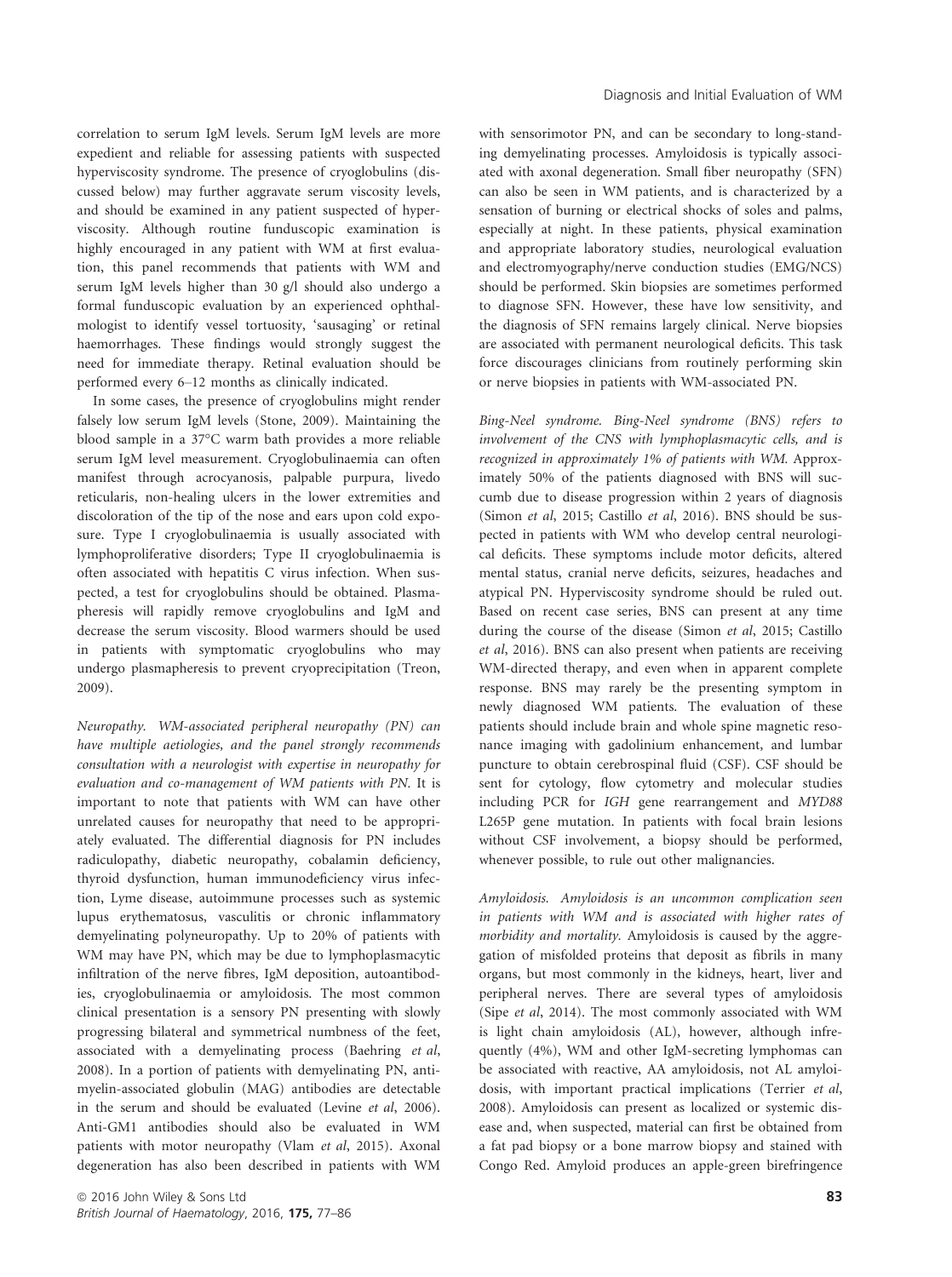#### J. J. Castillo et al

on microscopic examination under polarized light. In a few cases, however, obtaining a biopsy of the affected organ might be necessary. With the exception of cases with a clinical presentation clearly suggesting AL-type amyloidosis (e.g. soft tissue involvement, or combination of nephrotic syndrome and heart involvement), amyloid typing is recommended. Amyloid typing should be performed preferably using mass spectrometry (Vrana et al, 2009; Brambilla et al, 2012). If mass spectrometry is not available, immunoelectron microscopy or immunohistochemistry performed in specialized laboratories may be used (Schonland et al, 2012; Fernandez de Larrea et al, 2015). Once a diagnosis of amyloidosis is obtained, appropriate workup includes 24-h urine protein analysis to evaluate for previously non-apparent renal involvement, and serum free light chain concentration, which can serve as a marker for response and/or progression. Obtaining troponin and brain natriuretic peptide levels is necessary to evaluate cardiac involvement and for prognostic assessment.

## Conclusion

WM patients can have a wide variety of clinical signs and symptoms as well as laboratory findings. This Task Force aimed to present complete but concise data to help clinicians to diagnose and evaluate patients with WM. Because WM is a rare disease, most of the recommendations presented here arise from expert consensus opinion. We therefore hope that this report will instigate research focused on improving the

## References

- Avet-Loiseau, H., Garand, R., Lode, L., Harousseau, J.L., Bataille, R.; Intergroupe Francophone du Myélome (2003) Translocation t(11;14)(q13; q32) is the hallmark of IgM, IgE, and nonsecretory multiple myeloma variants. Blood, 101, 1570–1571.
- Baehring, J.M., Hochberg, E.P., Raje, N., Ulrickson, M. & Hochberg, F.H. (2008) Neurological manifestations of Waldenstrom macroglobulinemia. Nature Clinical Practice Neurology, 4, 547– 556.
- Banwait, R., Aljawai, Y., Cappuccio, J., McDiarmid, S., Morgan, E.A., Leblebjian, H., Roccaro, A.M., Laubach, J., Castillo, J.J., Paba-Prada, C., Treon, S., Redd, R., Weller, E. & Ghobrial, I.M. (2015) Extramedullary Waldenstrom macroglobulinemia. American Journal of Hematology, 90, 100–104.
- Berentsen, S. (2009) Cold agglutinin-mediated autoimmune hemolytic anemia in Waldenstrom's macroglobulinemia. Clinical Lymphoma Myeloma, 9, 110–112.
- Braggio, E. & Fonseca, R. (2013) Genomic abnormalities of Waldenstrom macroglobulinemia and related low-grade B-cell lymphomas. Clinical Lymphoma Myeloma and Leukemia, 13, 198– 201.

diagnostic accuracy as well as identifying areas for improvement in the evaluation of patients with WM.

## **Disclosures**

JJC received honoraria from Celgene and Pharmacyclics, and research funding from Abbvie, Gilead, Millennium and Pharmacyclics. RGS received honoraria from Bristol-Myers Squibb, Janssen and Takeda and. EH received honoraria from Amgen, Gilead and Janssen. GM received honoraria from GlaxoSmithKline, Janssen and Millennium-Takeda. RGO received honoraria from Celgene, Janssen, Pharmacyclics and Roche, and research funding from Celgene. CT received honoraria and research funding from Janssen and Roche. MAD received honoraria from Amgen, Celgene, Janssen and Novartis. SPT received research funding and/or honoraria from Gilead, Janssen, Onyx and Pharmacyclics. EK received honoraria from Amgen, Janssen and Takeda and. RAK, XL, MM, MCM, EM, SP, MJS, MV have no conflict of interest to disclose.

### Acknowledgements

JJC and EK were co-Chairs of the Task Force. JJC drafted the initial manuscript. All the authors critically reviewed the manuscript and approved the final submission. The authors acknowledge the contributions of the staff of the Bing Center for Waldenström's Macroglobulinemia for facilitating the consensus efforts that made this manuscript possible.

- Brambilla, F., Lavatelli, F., Valentini, V., Di Silvestre, D., Obici, L., Mauri, P. & Merlini, G. (2012) Changes in tissue proteome associated with ATTR amyloidosis: insights into pathogenesis. Amyloid, 19, 11–13.
- Castillo, J.J., Olszewski, A.J., Cronin, A.M., Hunter, Z.R. & Treon, S.P. (2014) Survival trends in Waldenstrom macroglobulinemia: an analysis of the Surveillance, Epidemiology and End Results database. Blood, 123, 3999–4000.
- Castillo, J.J., Olszewski, A.J., Kanan, S., Meid, K., Hunter, Z.R. & Treon, S.P. (2015) Overall survival and competing risks of death in patients with Waldenstrom macroglobulinaemia: an analysis of the Surveillance, Epidemiology and End Results database. British Journal of Haematology, 169, 81–89.
- Castillo, J.J., D'Sa, S., Lunn, M.P., Minnema, M.C., Tedeschi, A., Lansigan, F., Palomba, M.L., Varettoni, M., Garcia-Sanz, R., Nayak, L., Lee, E.Q., Rinne, M.L., Norden, A.D., Ghobrial, I.M. & Treon, S.P. (2016) Central nervous system involvement by Waldenstrom macroglobulinaemia (Bing-Neel syndrome): a multi-institutional retrospective study. British Journal of Haematology, 172, 709–715.
- Ciccarelli, B.T., Patterson, C.J., Hunter, Z.R., Hanzis, C., Ioakimidis, L., Manning, R., Yang, G., Xu, L., Zhou, Y., Sun, J., Liu, X., Tseng, H.,

Cao, Y., Sheehy, P., Rodig, S.J. & Treon, S.P. (2011) Hepcidin is produced by lymphoplasmacytic cells and is associated with anemia in Waldenstrom's macroglobulinemia. Clinical Lymphoma Myeloma and Leukemia, 11, 160–163.

- Fernandez de Larrea, C., Verga, L., Morbini, P., Klersy, C., Lavatelli, F., Foli, A., Obici, L., Milani, P., Capello, G.L., Paulli, M., Palladini, G. & Merlini, G. (2015) A practical approach to the diagnosis of systemic amyloidoses. Blood, 125, 2239–2244.
- Feyler, S., O'Connor, S.J., Rawstron, A.C., Subash, C., Ross, F.M., Pratt, G., Drayson, M.T., Ashcroft, J., Cook, G. & Owen, R.G. (2008) IgM myeloma: a rare entity characterized by a CD20- CD56-CD117- immunophenotype and the t (11;14). British Journal of Haematology, 140, 547–551.
- Ghobrial, I.M., Fonseca, R., Greipp, P.R., Blood, E., Rue, M., Vesole, D.H., Gertz, M.A.; Eastern Cooperative Oncology Group (2004) Initial immunoglobulin M 'flare' after rituximab therapy in patients diagnosed with Waldenstrom macroglobulinemia: an Eastern Cooperative Oncology Group Study. Cancer, 101, 2593–2598.
- Gnemmi, V., Leleu, X., Provot, F., Moulonguet, F. & Buob, D. (2012) Cast nephropathy and lightchain deposition disease in Waldenstrom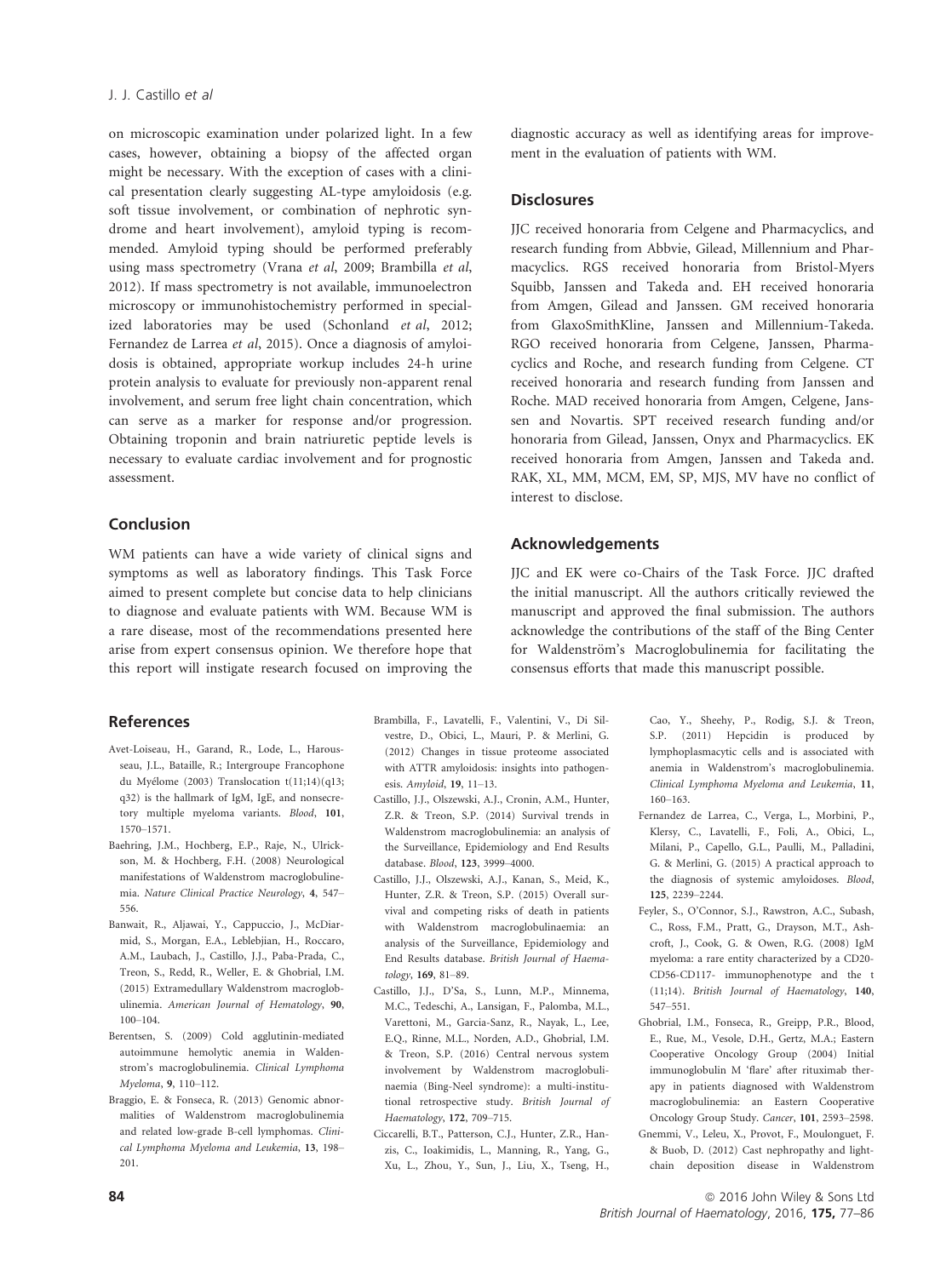macroglobulinemia. American Journal of Kidney Diseases, 60, 487–491.

- Hivert, B., Caron, C., Petit, S., Charpy, C., Fankam-Siaka, C., Lecocq, S., Zawadzki, C., Susen, S., Rusu, M., Duhamel, A., Tournilhac, O., Goudemand, J. & Morel, P. (2012) Clinical and prognostic implications of low or high level of von Willebrand factor in patients with Waldenstrom macroglobulinemia. Blood, 120, 3214–3221.
- Hunter, Z.R., Manning, R.J., Hanzis, C., Ciccarelli, B.T., Ioakimidis, L., Patterson, C.J., Lewicki, M.C., Tseng, H., Gong, P., Liu, X., Zhou, Y., Yang, G., Sun, J., Xu, L., Sheehy, P., Morra, M. & Treon, S.P. (2010) IgA and IgG hypogammaglobulinemia in Waldenstrom's macroglobulinemia. Haematologica, 95, 470–475.
- Hunter, Z.R., Xu, L., Yang, G., Zhou, Y., Liu, X., Cao, Y., Manning, R.J., Tripsas, C., Patterson, C.J., Sheehy, P. & Treon, S.P. (2014) The genomic landscape of Waldenstrom macroglobulinemia is characterized by highly recurring MYD88 and WHIM-like CXCR4 mutations, and small somatic deletions associated with B-cell lymphomagenesis. Blood, 123, 1637–1646.
- Jimenez, C., Sebastian, E., Chillon, M.C., Giraldo, P., Mariano Hernandez, J., Escalante, F., Gonzalez-Lopez, T.J., Aguilera, C., de Coca, A.G., Murillo, I., Alcoceba, M., Balanzategui, A., Sarasquete, M.E., Corral, R., Marin, L.A., Paiva, B., Ocio, E.M., Gutierrez, N.C., Gonzalez, M., San Miguel, J.F. & Garcia-Sanz, R. (2013) MYD88 L265P is a marker highly characteristic of, but not restricted to, Waldenstrom's macroglobulinemia. Leukemia, 27, 1722–1728.
- Konoplev, S., Medeiros, L.J., Bueso-Ramos, C.E., Jorgensen, J.L. & Lin, P. (2005) Immunophenotypic profile of lymphoplasmacytic lymphoma/ Waldenstrom macroglobulinemia. American Journal of Clinical Pathology, 124, 414–420.
- Kyle, R.A., Treon, S.P., Alexanian, R., Barlogie, B., Bjorkholm, M., Dhodapkar, M., Lister, T.A., Merlini, G., Morel, P., Stone, M., Branagan, A.R. & Leblond, V. (2003) Prognostic markers and criteria to initiate therapy in Waldenstrom's macroglobulinemia: consensus panel recommendations from the Second International Workshop on Waldenstrom's Macroglobulinemia. Seminars in Oncology, 30, 116–120.
- Leleu, X., Soumerai, J., Roccaro, A., Hatjiharissi, E., Hunter, Z.R., Manning, R., Ciccarelli, B.T., Sacco, A., Ioakimidis, L., Adamia, S., Moreau, A.S., Patterson, C.J., Ghobrial, I.M. & Treon, S.P. (2009) Increased incidence of transformation and myelodysplasia/acute leukemia in patients with Waldenstrom macroglobulinemia treated with nucleoside analogs. Journal of Clinical Oncology, 27, 250–255.
- Leleu, X., Xie, W., Bagshaw, M., Banwait, R., Leduc, R., Roper, N., Weller, E. & Ghobrial, I.M. (2011) The role of serum immunoglobulin free light chain in response and progression in waldenstrom macroglobulinemia. Clinical Cancer Research, 17, 3013–3018.
- Levine, T., Pestronk, A., Florence, J., Al-Lozi, M.T., Lopate, G., Miller, T., Ramneantu, I., Waheed,

W., Stambuk, M., Stone, M.J. & Choksi, R. (2006) Peripheral neuropathies in Waldenstrom's macroglobulinaemia. Journal of Neurology, Neurosurgery and Psychiatry, 77, 224–228.

- Menke, M.N. & Treon, S.P. (2007). Hyperviscosity syndrome. In: Clinical Malignant Hematology (eds by M. Sekeres, M. Kalaycio & B. Bolwell), pp. 937–941. McGraw-Hill, New York.
- Morel, P., Duhamel, A., Gobbi, P., Dimopoulos, M.A., Dhodapkar, M.V., McCoy, J., Crowley, J., Ocio, E.M., Garcia-Sanz, R., Treon, S.P., Leblond, V., Kyle, R.A., Barlogie, B. & Merlini, G. (2009) International prognostic scoring system for Waldenstrom macroglobulinemia. Blood, 113, 4163–4170.
- Morice, W.G., Chen, D., Kurtin, P.J., Hanson, C.A. & McPhail, E.D. (2009) Novel immunophenotypic features of marrow lymphoplasmacytic lymphoma and correlation with Waldenstrom's macroglobulinemia. Modern Pathology, 22, 807–816.
- Nguyen-Khac, F., Lambert, J., Chapiro, E., Grelier, A., Mould, S., Barin, C., Daudignon, A., Gachard, N., Struski, S., Henry, C., Penther, D., Mossafa, H., Andrieux, J., Eclache, V., Bilhou-Nabera, C., Luquet, I., Terre, C., Baranger, L., Mugneret, F., Chiesa, J., Mozziconacci, M.J., Callet-Bauchu, E., Veronese, L., Blons, H., Owen, R., Lejeune, J., Chevret, S., Merle-Beral, H., Leblondon, V.; Groupe Francais d'Etude de la Leucémie Lymphoïde Chronique et Maladie de Waldenström (GFCLL/MW); Groupe Ouest-Est d'étude des Leucémie Aiguës et Autres Maladies du Sang (GOELAMS); Groupe d'Etude des Lymphomes de l'Adulte (GELA). (2013). Chromosomal aberrations and their prognostic value in a series of 174 untreated patients with Waldenstrom's macroglobulinemia. Haematologica 98: 649–654.
- Ocio, E.M., Schop, R.F., Gonzalez, B., Van Wier, S.A., Hernandez-Rivas, J.M., Gutierrez, N.C., Garcia-Sanz, R., Moro, M.J., Aguilera, C., Hernandez, J., Xu, R., Greipp, P.R., Dispenzieri, A., Jalal, S.M., Lacy, M.Q., Gonzalez-Paz, N., Gertz, M.A., San Miguel, J.F. & Fonseca, R. (2007) 6q deletion in Waldenstrom macroglobulinemia is associated with features of adverse prognosis. British Journal of Haematology, 136, 80–86.
- Owen, R.G., Treon, S.P., Al-Katib, A., Fonseca, R., Greipp, P.R., McMaster, M.L., Morra, E., Pangalis, G.A., San Miguel, J.F., Branagan, A.R. & Dimopoulos, M.A. (2003) Clinicopathological definition of Waldenstrom's macroglobulinemia: consensus panel recommendations from the Second International Workshop on Waldenstrom's Macroglobulinemia. Seminars in Oncology, 30, 110–115.
- Owen, R.G., Bynoe, A.G., Varghese, A., de Tute, R.M. & Rawstron, A.C. (2011) Heterogeneity of histological transformation events in Waldenstrom's macroglobulinemia (WM) and related disorders. Clinical Lymphoma Myeloma and Leukemia, 11, 176–179.
- Paiva, B., Montes, M.C., Garcia-Sanz, R., Ocio, E.M., Alonso, J., de Las Heras, N., Escalante, F.,

Cuello, R., de Coca, A.G., Galende, J., Hernandez, J., Sierra, M., Martin, A., Pardal, E., Barez, A., Alonso, J., Suarez, L., Gonzalez-Lopez, T.J., Perez, J.J., Orfao, A., Vidriales, M.B. & San Miguel, J.F. (2014) Multiparameter flow cytometry for the identification of the Waldenstrom's clone in IgM-MGUS and Waldenstrom's Macroglobulinemia: new criteria for differential diagnosis and risk stratification. Leukemia, 28, 166–173.

- Poulain, S., Dervite, I., Leleu, X., Fernandes, J., Stalnikiewicz, L., Moreau, A.S., Coiteux, V., de Botton, S., Duthilleul, P. & Morel, P. (2006) Autoimmune hemolytic anemias and IgG antierythrocyte autoantibodies in Waldenstrom's macroglobulinemia: association with FcgammaRIIa polymorphism. Leukemia, 20, 1179– 1181.
- Poulain, S., Roumier, C., Decambron, A., Renneville, A., Herbaux, C., Bertrand, E., Tricot, S., Daudignon, A., Galiegue-Zouitina, S., Soenen, V., Theisen, O., Grardel, N., Nibourel, O., Roche-Lestienne, C., Quesnel, B., Duthilleul, P., Preudhomme, C. & Leleu, X. (2013) MYD88 L265P mutation in Waldenstrom macroglobulinemia. Blood, 121, 4504–4511.
- Poulain, S., Roumier, C., Venet-Caillault, A., Figeac, M., Herbaux, C., Marot, G., Doye, E., Bertrand, E., Geffroy, S., Lepretre, F., Nibourel, O., Decambron, A., Boyle, E., Renneville, A., Tricot, S., Daudignon, A., Quesnel, B., Duthilleul, P., Preudhomme, C. & Leleu, X. (2016) Genomic landscape of CXCR4 mutations in Waldenstrom's Macroglobulinemia. Clinical Cancer Research, 22, 1480–1488.
- Roccaro, A.M., Sacco, A., Jimenez, C., Maiso, P., Moschetta, M., Mishima, Y., Aljawai, Y., Sahin, I., Kuhne, M., Cardarelli, P., Cohen, L., San Miguel, J.F., Garcia-Sanz, R. & Ghobrial, I.M. (2014) C1013G/CXCR4 acts as a driver mutation of tumor progression and modulator of drug resistance in lymphoplasmacytic lymphoma. Blood, 123, 4120–4131.
- Schmidt, J., Federmann, B., Schindler, N., Steinhilber, J., Bonzheim, I., Fend, F. & Quintanilla-Martinez, L. (2015) MYD88 L265P and CXCR4 mutations in lymphoplasmacytic lymphoma identify cases with high disease activity. British Journal of Haematology, 169, 795–803.
- Schonland, S.O., Hegenbart, U., Bochtler, T., Mangatter, A., Hansberg, M., Ho, A.D., Lohse, P. & Rocken, C. (2012) Immunohistochemistry in the classification of systemic forms of amyloidosis: a systematic investigation of 117 patients. Blood, 119, 488–493.
- Schop, R.F. & Fonseca, R. (2003) Genetics and cytogenetics of Waldenstrom's macroglobulinemia. Seminars in Oncology, 30, 142–145.
- Simon, L., Fitsiori, A., Lemal, R., Dupuis, J., Carpentier, B., Boudin, L., Corby, A., Aurran-Schleinitz, T., Gastaud, L., Talbot, A., Lepretre, S., Mahe, B., Payet, C., Soussain, C., Bonnet, C., Vincent, L., Lissandre, S., Herbrecht, R., Kremer, S., Leblond, V. & Fornecker, L.M. (2015) Bing-Neel syndrome, a rare complication of